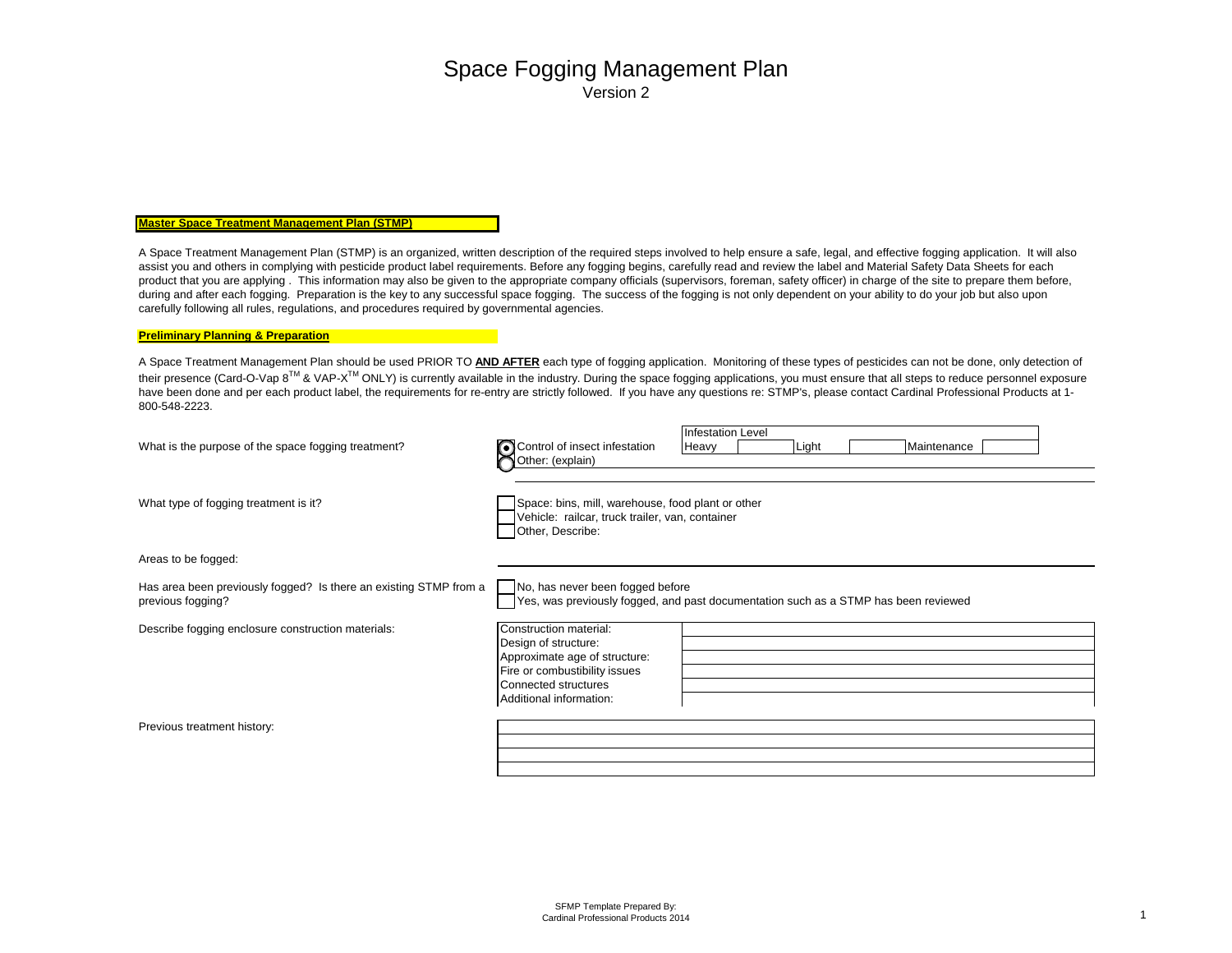#### Diagram of Fogging Enclosure

Fully describe the structure to be fogged, and draw a diagram, including adjacent buildings and critical areas nearby. Denote features, hazards, structural characteristics **areas/vents that require sealing in the area to be fogged**. Check, mark and prepare the points of fogging application locations if the job requires entry into the structure for fogging.

Diagram

Locations of VAP-X<sup>TM</sup> Cylinders Show on Diagram Show on Diagram Location of Fogging Application sites Show on Diagram Accessibility of utility service connections and the reader of Show on Diagram Cocation of Fogging Application sites Show on Diagram<br>Show on Diagram Show on Diagram Location of Vap-X<sup>TM</sup> cylinders Show on Diagram Energency Emergency shut-off stations for electricity, water and gas Show on Diagram Location of Vap- $X^{TM}$  cylinders Show on Diagram Show on Diagram Nearest telephone or other means of communication Show on Diagram Location of introduction lines (VAP-X<sup>™</sup>) Show on Diagram Application points if the structure/enclosure is entered for application Show on Diagram Location of warning signs (Card-O-Vap  $8^{TM}$ & VAP  $X^{TM}$ ) Show on Diagram Off-site meeting area in case of emergency Show on Diagram, or note here for description of location: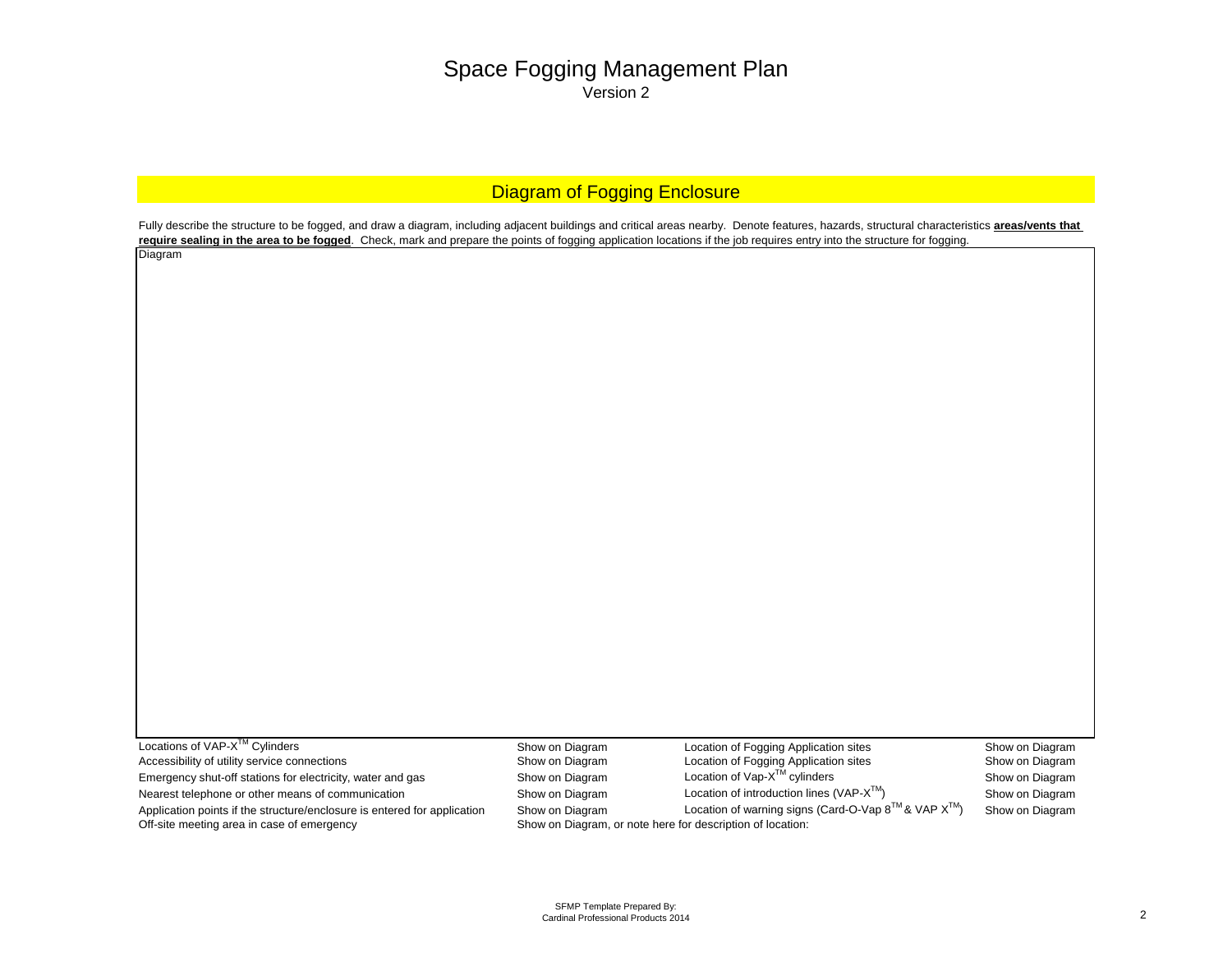| Persons who routinely enter area to be fogged<br>(employees, visitors, customers, etc.)      | List of people: |                                                                   |                                            |                  | Date Notified:    | <b>Pesticide Notification</b><br>CCR Title 3, Division 6, Sect. 6618 |                 |          |
|----------------------------------------------------------------------------------------------|-----------------|-------------------------------------------------------------------|--------------------------------------------|------------------|-------------------|----------------------------------------------------------------------|-----------------|----------|
|                                                                                              |                 |                                                                   |                                            |                  | Oral Notification | <b>Written Notification</b>                                          | yes<br>yes      | no<br>no |
| Name and phone numbers of company officials:                                                 | <b>Names</b>    |                                                                   | Phone #'s (day & night)                    |                  |                   |                                                                      |                 |          |
| Emergency phone numbers of local health, fire, police, hospital, etc.:                       |                 |                                                                   |                                            | Police:<br>Fire: | Date:<br>Date:    | Agencies Notified: (Local Requirements)<br>Time:<br>Time:            | Other:<br>Date: | Time:    |
| Length of time for entire fogging period, including exposure,<br>aeration, and clean up time |                 | Hours of Aeration<br>Hours of Clean Up Time<br><b>Total Hours</b> | Hours of Fogging Exposure Period (minimum) |                  |                   |                                                                      |                 |          |
| Special aeration requirements                                                                |                 |                                                                   |                                            |                  |                   |                                                                      |                 |          |
| Cleanup requirements of equipment and unused product, if necessary                           |                 |                                                                   |                                            |                  |                   |                                                                      |                 |          |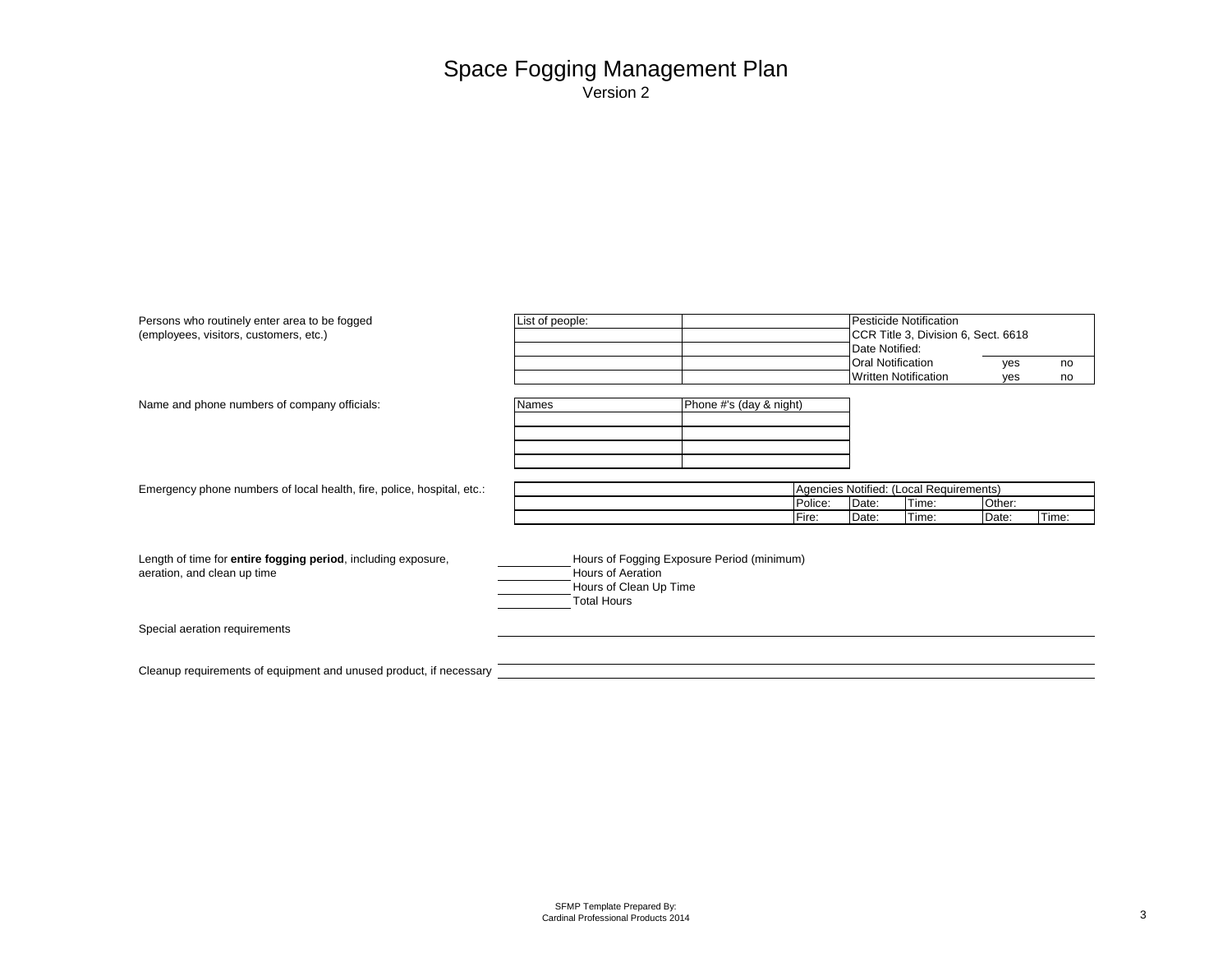| <b>Application:</b>                                                     |                                                                                                                  |              |                                      |  |  |
|-------------------------------------------------------------------------|------------------------------------------------------------------------------------------------------------------|--------------|--------------------------------------|--|--|
| Product Used:                                                           |                                                                                                                  |              |                                      |  |  |
|                                                                         | Card-O-Vap 8™                                                                                                    | EPA Reg. No. | 8536-41                              |  |  |
|                                                                         | VAP-X™                                                                                                           | EPA Reg. No. | 8536-41                              |  |  |
| Review STMP, any prior STMP, Product Label and MSDS with                | Cardinal Food Plant 5-1                                                                                          | EPA Reg. No. | 8536-35                              |  |  |
| company officials and appropriate employees                             |                                                                                                                  |              |                                      |  |  |
|                                                                         | Cardinal Endure ULV                                                                                              | EPA Reg. No. | 1021-1734-8536                       |  |  |
|                                                                         | Pyrocide 100                                                                                                     | EPA Req. No. | 1021-1424                            |  |  |
|                                                                         | Pyrocide 300                                                                                                     | EPA Req. No. | 1021-1177                            |  |  |
| Check which Product Label reviewed with employees:                      | <b>ULD BP 100</b>                                                                                                | EPA Reg. No. | 499-452                              |  |  |
|                                                                         | <b>ULD BP 300</b><br>EPA Reg. No.                                                                                |              | 499-450                              |  |  |
|                                                                         | Cirrus                                                                                                           | EPA Reg. No. | 1021-1812                            |  |  |
|                                                                         | altoCirrus                                                                                                       | EPA Req. No. | 1021-1875                            |  |  |
|                                                                         | Shockwave                                                                                                        | EPA Reg. No. | 1021-1810                            |  |  |
|                                                                         | <b>JetStream</b>                                                                                                 | EPA Req. No. | 1021-1851                            |  |  |
|                                                                         | Riptide                                                                                                          | EPA Reg. No. | 1021-1785                            |  |  |
|                                                                         | Vampyre                                                                                                          | EPA Reg. No. | 1021-1800                            |  |  |
|                                                                         | Sector                                                                                                           | EPA Reg. No. | 1021-1834                            |  |  |
|                                                                         | NyGuard                                                                                                          | EPA Reg. No. | 1021-1603                            |  |  |
|                                                                         | Gentrol                                                                                                          | EPA Reg. No. | 2724-351                             |  |  |
| *Used with pesticides for better viscocity of product through equipment | <b>Bio-Link Buffering Agent</b>                                                                                  | EPA Reg. No. | This product is FIFRA 25 (b) exempt. |  |  |
|                                                                         | Other:                                                                                                           | EPA Reg. No. |                                      |  |  |
| Rate of Application                                                     | Rate:                                                                                                            |              |                                      |  |  |
| Introduction line specifications (Card-O-Vap 8™ & VAP X <sup>™</sup> )  | Specs:                                                                                                           |              | Nozzles:                             |  |  |
| Commodity Temperature or Ambient Temperature                            | Temperature:                                                                                                     |              |                                      |  |  |
| Humidity or Commodity Moisture                                          | Humidity or Moisture:                                                                                            |              |                                      |  |  |
| <b>Wind Speed</b>                                                       | Wind Speed:                                                                                                      |              |                                      |  |  |
| Volume of the Structure (cubic footage)                                 | Volume:                                                                                                          |              |                                      |  |  |
| Note: Total Volume calculated does not contain cubic footage of         |                                                                                                                  |              |                                      |  |  |
| product, equipment and areas not treated.                               | Yes, only treatable space has been calculated                                                                    |              |                                      |  |  |
| Sealing Procedure:                                                      | List sealing procedures and methods: (If building or structure has<br>been treated before, review previous STMP) |              |                                      |  |  |
|                                                                         |                                                                                                                  |              |                                      |  |  |
|                                                                         |                                                                                                                  |              |                                      |  |  |
|                                                                         |                                                                                                                  |              |                                      |  |  |
|                                                                         |                                                                                                                  |              |                                      |  |  |
|                                                                         |                                                                                                                  |              |                                      |  |  |
| Check for obvious or hidden leakage points that may allow for           |                                                                                                                  |              |                                      |  |  |
| passage of fogging product from the fogged enclosure to the exterior    |                                                                                                                  |              |                                      |  |  |
| or to occupied structures (e.g. ducts, vents, etc.)                     |                                                                                                                  |              |                                      |  |  |
| Check with Facility Manager; Mark on Diagram, Pg. 2                     | Name of Facility Manager:                                                                                        |              |                                      |  |  |
| Note any and all possible hazards or areas of concern that has been     | Notes:                                                                                                           |              |                                      |  |  |
| addressed with management                                               |                                                                                                                  |              |                                      |  |  |
|                                                                         |                                                                                                                  |              |                                      |  |  |
| Warning Signs posted at all entries and at least each side of the       |                                                                                                                  |              | Card-O-Vap 8™ & VAP-X™ only          |  |  |
|                                                                         | Warning signs posted at each entry                                                                               |              |                                      |  |  |
| fogging enclosure (required for Card-O-Vap 8™ & VAP-X™)                 | Minimum Exposure Period:                                                                                         |              |                                      |  |  |
| Other Tasks:                                                            |                                                                                                                  |              |                                      |  |  |
|                                                                         | Label and MSDS available                                                                                         |              |                                      |  |  |
|                                                                         | Documented training of all applicators and handlers                                                              |              |                                      |  |  |
|                                                                         | Confined Space Entry Compliance                                                                                  |              |                                      |  |  |
|                                                                         | All Safety Equipment Available: List the equipment:                                                              |              |                                      |  |  |
|                                                                         |                                                                                                                  |              |                                      |  |  |
|                                                                         |                                                                                                                  |              |                                      |  |  |
|                                                                         |                                                                                                                  |              |                                      |  |  |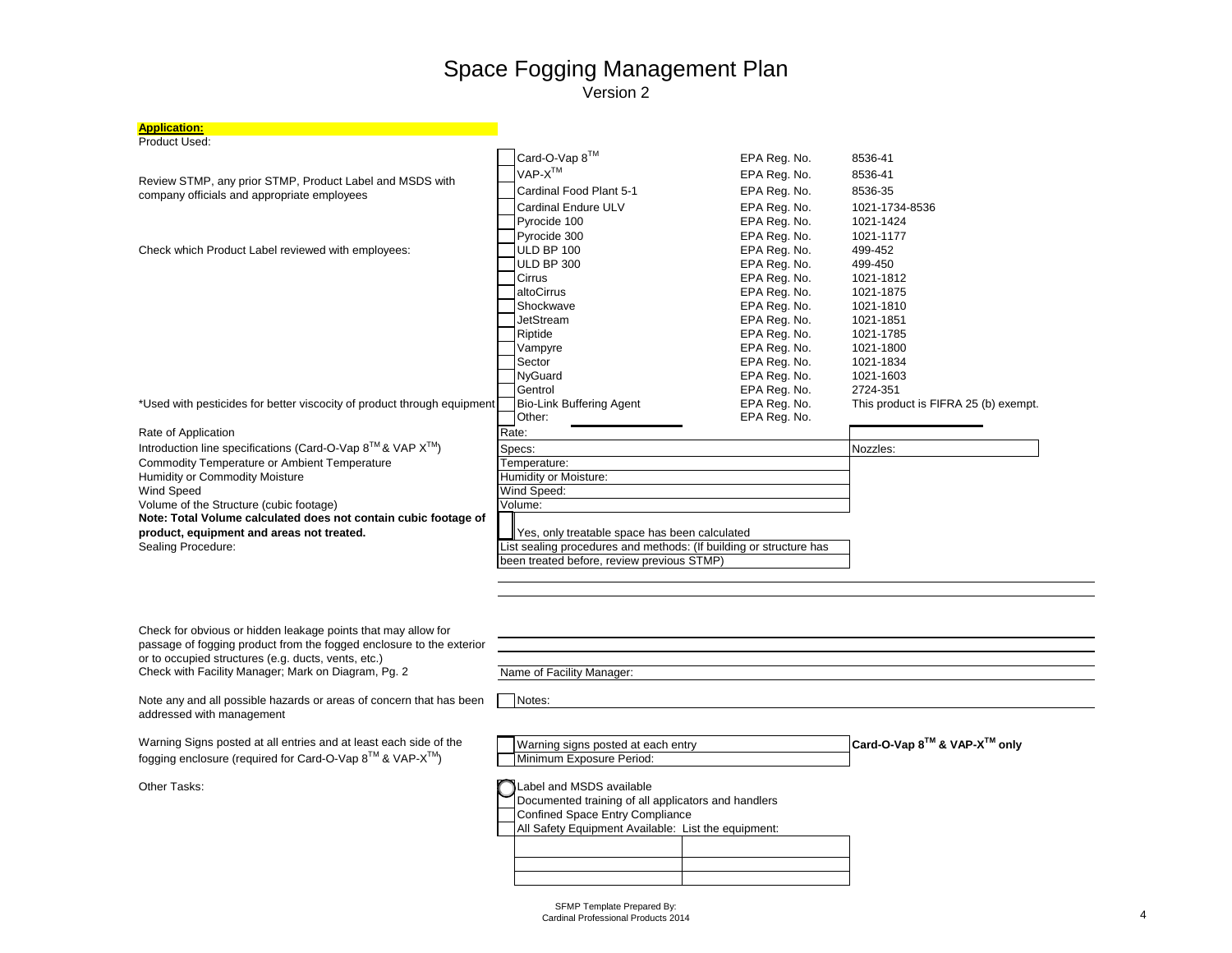| <b>Personnel:</b>                                                                                                            | Confirm in writing that all personnel in and around the structure<br>and/or area to be fogged have been notified prior to application<br>of the product. Use a checklist showing that each employee has received<br>notification and attach to STMP.<br>Instruct all service personnel to read the product label used for fogging application<br>concerning the hazards that may be encountered, the selection of<br>personal protective equipment (PPE), including detection equipment for aeration (Card-O-Vap 8™& VAP-X™) |  |  |
|------------------------------------------------------------------------------------------------------------------------------|------------------------------------------------------------------------------------------------------------------------------------------------------------------------------------------------------------------------------------------------------------------------------------------------------------------------------------------------------------------------------------------------------------------------------------------------------------------------------------------------------------------------------|--|--|
|                                                                                                                              | Instruct all personnel on how to report any accident and/or incidents<br>related to product exposure. Provide a telephone number for<br>emergency response reporting<br>Name of Responsible Person:<br>Phone Number:                                                                                                                                                                                                                                                                                                         |  |  |
|                                                                                                                              | Instruct all personnel to report to proper authorities any theft of fogging product<br>and/or equipment related to fogging<br>Establish a meeting area (off-site) for all personnel in case of an emergency, and mark on Diagram or<br>list the location here:                                                                                                                                                                                                                                                               |  |  |
|                                                                                                                              | Only persons directly involved in the fogging may enter the area under treatment, unless it has been<br>determined that:                                                                                                                                                                                                                                                                                                                                                                                                     |  |  |
| Description of Detection Equipment:<br>(Describe equipment used and any limitations)                                         | Phosphoric acid ester tubes (Draeger)<br>For Card-O-Vap 8 <sup>™</sup> & VAP-X <sup>™</sup> only It is recommended that you use detection devices for all fogging<br>applications prior to reentry, the label requires Chlorometric (phosphoric acid ester) tubes to be used prior to the<br>24 hour exposure period for re-entry.                                                                                                                                                                                           |  |  |
| <b>Special Notes:</b>                                                                                                        |                                                                                                                                                                                                                                                                                                                                                                                                                                                                                                                              |  |  |
| Space Treatment Management Plan Prepared By:<br>Licensed Applicator: (For application)<br>Company:<br>Date:<br>Phone Number: | License #:                                                                                                                                                                                                                                                                                                                                                                                                                                                                                                                   |  |  |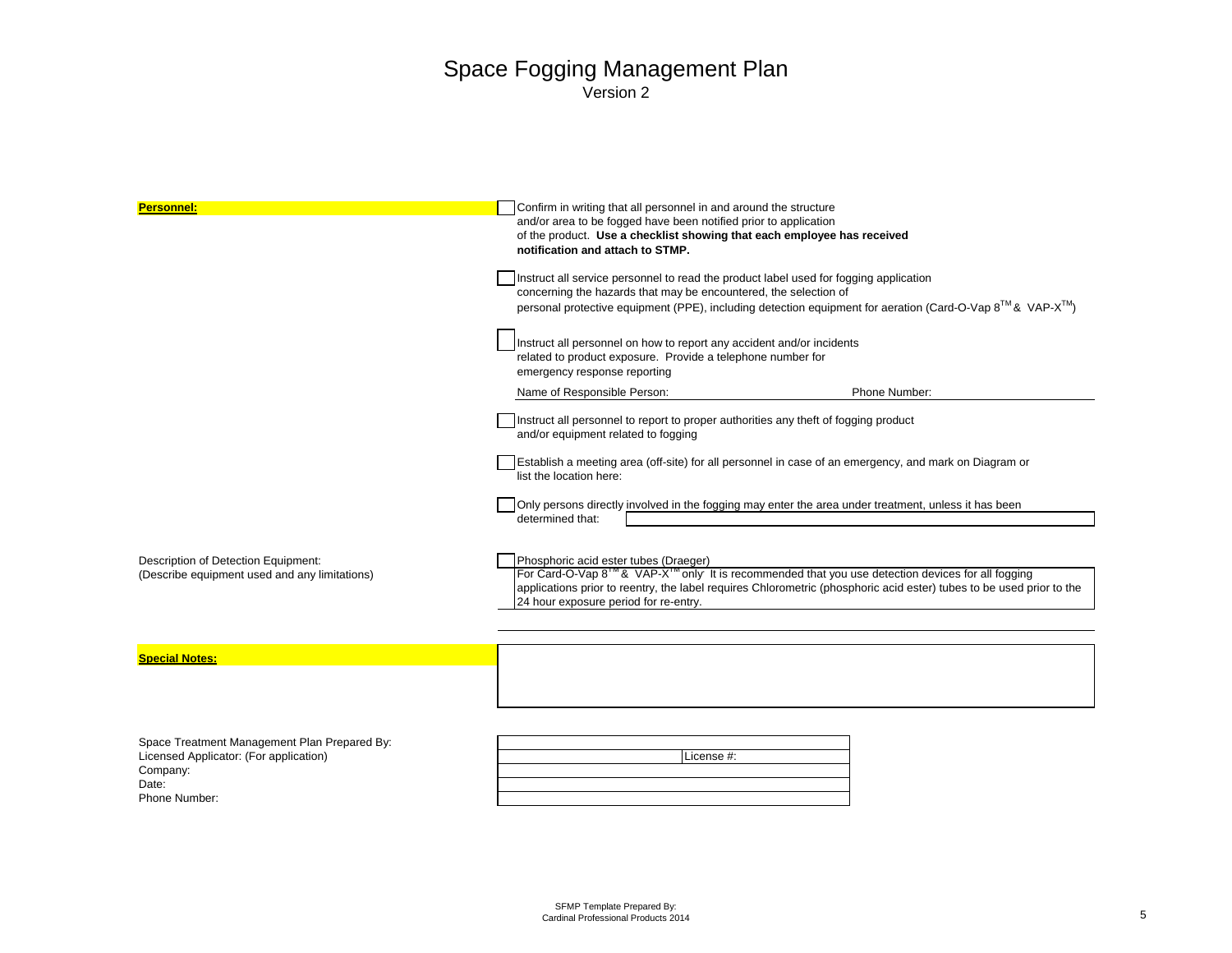#### **Post Application: Worker & Public Safety**

|                                                                                                                      |                                                 | Worker & Public Safety Monitoring | Readings (ppm) |
|----------------------------------------------------------------------------------------------------------------------|-------------------------------------------------|-----------------------------------|----------------|
| Note: The area can not be re-entered without personal                                                                |                                                 | Date:                             |                |
| protective equipment worn unless it has been determined<br>that pesticide concentrations are at or below safe levels |                                                 | Time:                             |                |
|                                                                                                                      |                                                 | Location:                         |                |
|                                                                                                                      |                                                 | Worker & Public Safety Monitoring | Readings (ppm) |
|                                                                                                                      | Card-O-Vap 8% <sup>™</sup> & VAP-X <sup>™</sup> | Date:                             |                |
| <b>California Only:</b>                                                                                              | at or below 0.01ppm                             | Time:                             |                |
| <b>All Other States:</b>                                                                                             | at or below 0.05ppm                             | Location:                         |                |
|                                                                                                                      |                                                 | Worker & Public Safety Monitoring | Readings (ppm) |
|                                                                                                                      |                                                 | Date:                             |                |
|                                                                                                                      |                                                 | Time:                             |                |
|                                                                                                                      |                                                 | Location:                         |                |
| <b>Aeration Commencement:</b>                                                                                        |                                                 | Certified Applicator Available    |                |

| <b>Aeration Commencement:</b>                                     | Certified Applicator Available        |
|-------------------------------------------------------------------|---------------------------------------|
| Give a complete description of aeration procedures here:          | Temperature at aeration commencement: |
| List corrective procedures in case of over-exposure to bystanders | Licensee:                             |
|                                                                   | License Number:                       |
|                                                                   | Date:                                 |
|                                                                   | Time:                                 |
|                                                                   | <b>Fans Utilized</b><br>Type:         |
|                                                                   |                                       |